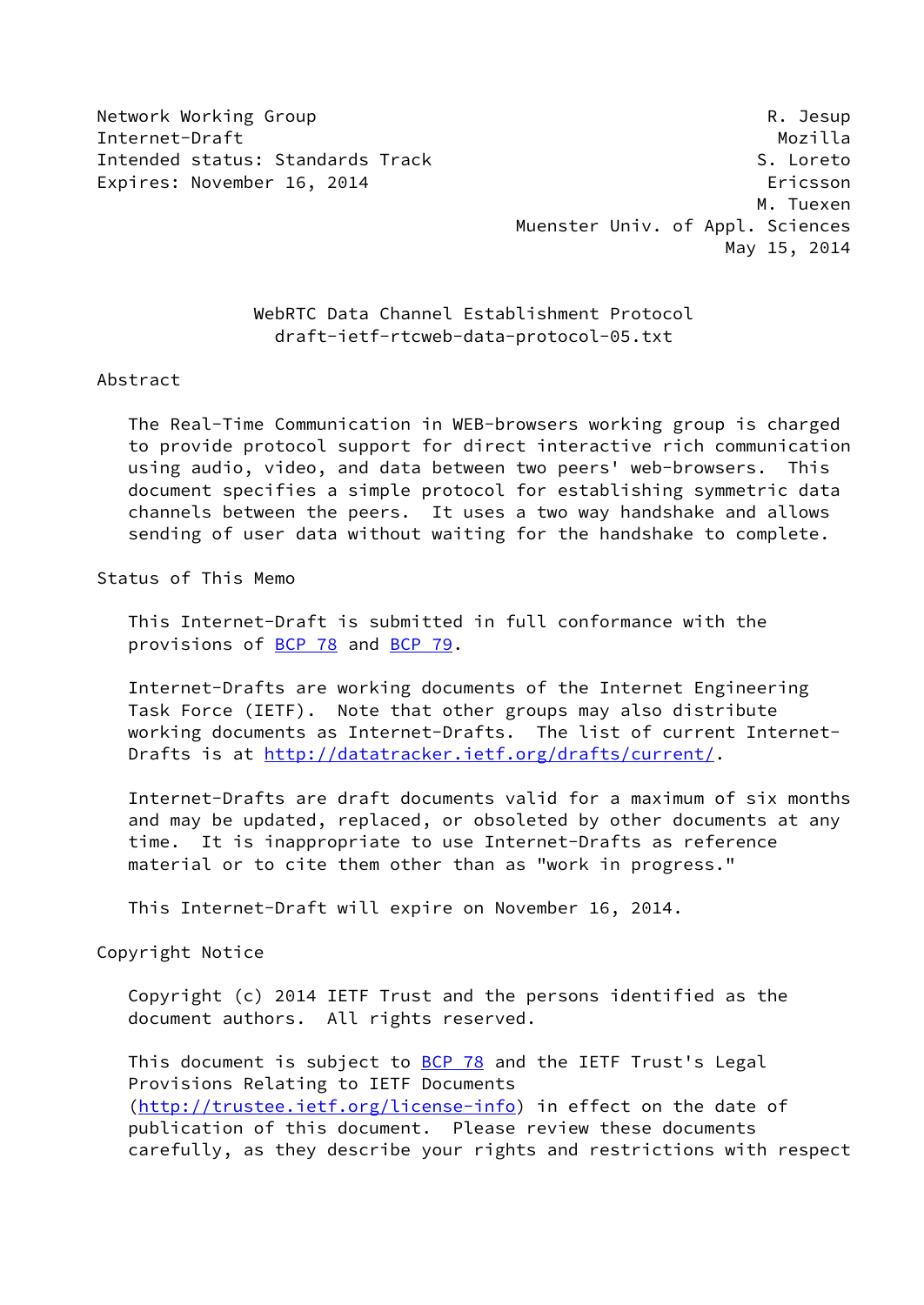<span id="page-1-1"></span> to this document. Code Components extracted from this document must include Simplified BSD License text as described in Section 4.e of the Trust Legal Provisions and are provided without warranty as described in the Simplified BSD License.

Table of Contents

| Introduction $\ldots \ldots \ldots \ldots \ldots \ldots \ldots \ldots$ |  |  |  |  |  |  | $\overline{\phantom{0}}^2$ |
|------------------------------------------------------------------------|--|--|--|--|--|--|----------------------------|
| 2.                                                                     |  |  |  |  |  |  | $\overline{2}$             |
| 3.                                                                     |  |  |  |  |  |  | $\overline{3}$             |
| $\overline{4}$ .                                                       |  |  |  |  |  |  | $\overline{3}$             |
| 5.                                                                     |  |  |  |  |  |  | $\overline{4}$             |
| 5.1. DATA_CHANNEL_OPEN Message                                         |  |  |  |  |  |  | $\overline{4}$             |
| 5.2. DATA_CHANNEL_ACK Message                                          |  |  |  |  |  |  | $\overline{1}$             |
| 6.                                                                     |  |  |  |  |  |  | $\overline{1}$             |
| 7.                                                                     |  |  |  |  |  |  | 8                          |
| 8.                                                                     |  |  |  |  |  |  | $\overline{9}$             |
| 8.1. SCTP Payload Protocol Identifier                                  |  |  |  |  |  |  | $\overline{9}$             |
| New Message Type Registry<br>8.2.                                      |  |  |  |  |  |  | 9                          |
| 8.3. New Channel Type Registry                                         |  |  |  |  |  |  | 10                         |
|                                                                        |  |  |  |  |  |  | 11                         |
|                                                                        |  |  |  |  |  |  | 11                         |
| 10.1.                                                                  |  |  |  |  |  |  | 11                         |
| 10.2. Informational References                                         |  |  |  |  |  |  | 11                         |
|                                                                        |  |  |  |  |  |  | <u> 12</u>                 |
|                                                                        |  |  |  |  |  |  |                            |

### <span id="page-1-0"></span>[1](#page-1-0). Introduction

 The Data Channel Establishment Protocol (DCEP) is designed to provide, in the WebRTC data channel context [\[I-D.ietf-rtcweb-data-channel](#page-12-2)], a simple in-band method to open symmetric data channels. As discussed in [\[I-D.ietf-rtcweb-data-channel](#page-12-2)], the protocol uses the Stream Control Transmission Protocol (SCTP) [\[RFC4960](https://datatracker.ietf.org/doc/pdf/rfc4960)] encapsulated in the Datagram Transport Layer Security (DTLS) [\[RFC6347](https://datatracker.ietf.org/doc/pdf/rfc6347)] as described in [\[I-D.ietf-tsvwg-sctp-dtls-encaps](#page-12-3)] to benefit from their already standardized transport and security features.

<span id="page-1-2"></span>[2](#page-1-2). Conventions

 The key words "MUST", "MUST NOT", "REQUIRED", "SHALL", "SHALL NOT", "SHOULD", "SHOULD NOT", "RECOMMENDED", "MAY", and "OPTIONAL" in this document are to be interpreted as described in [\[RFC2119](https://datatracker.ietf.org/doc/pdf/rfc2119)].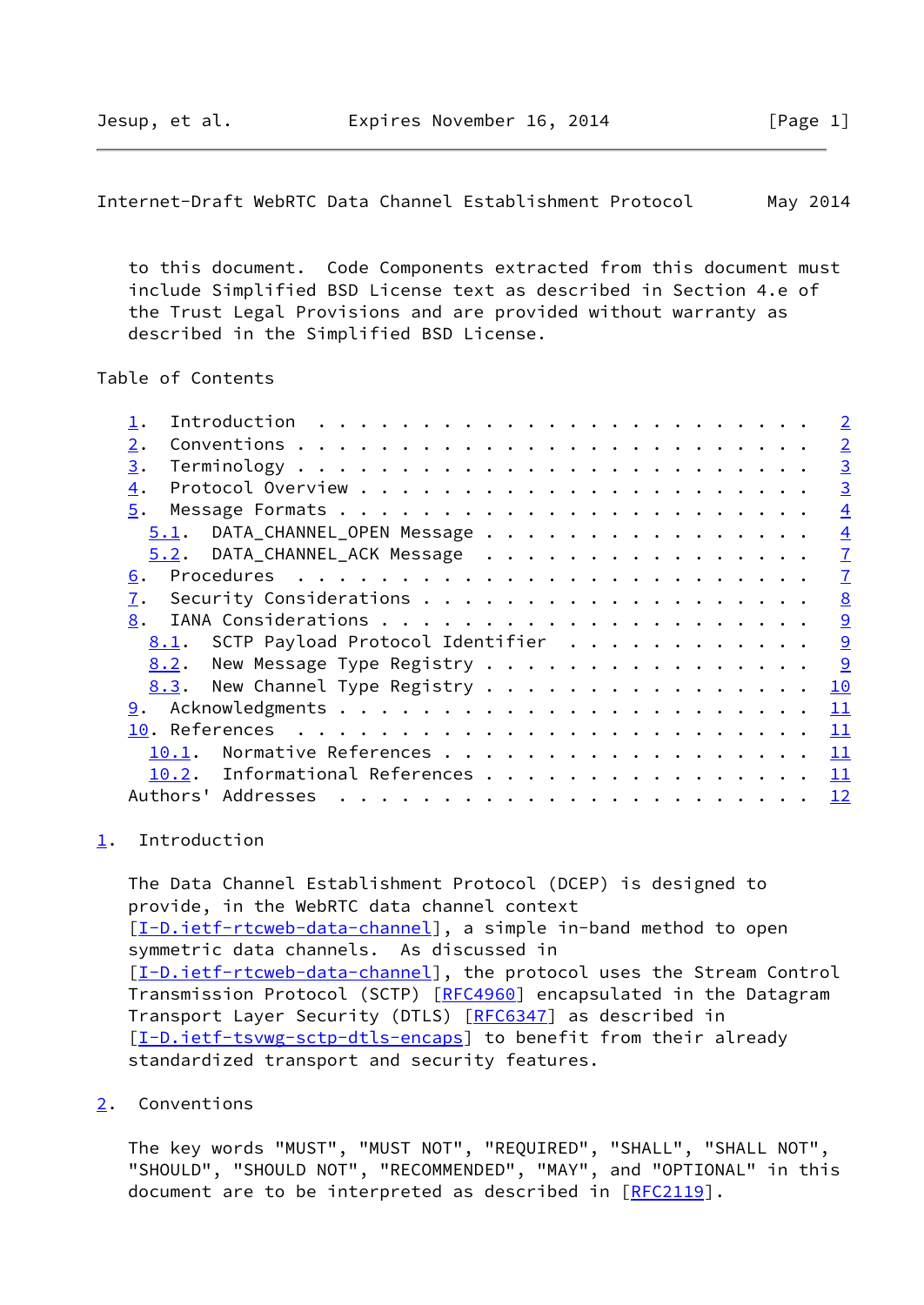#### Jesup, et al. **Expires November 16, 2014** [Page 2]

<span id="page-2-1"></span>Internet-Draft WebRTC Data Channel Establishment Protocol May 2014

#### <span id="page-2-0"></span>[3](#page-2-0). Terminology

This document uses the following terms:

Association: An SCTP association.

 Stream: A unidirectional stream of an SCTP association. It is uniquely identified by an SCTP stream identifier (0-65534). Note: the SCTP stream identifier 65535 is reserved due to SCTP INIT and INIT-ACK chunks only allowing a maximum of 65535 streams to be negotiated (0-65534).

 Channel: Two Streams with the same SCTP stream identifier, one in each direction, which are managed together.

<span id="page-2-2"></span>[4](#page-2-2). Protocol Overview

 This protocol is a simple, low-overhead way to establish bidirectional Channels over an SCTP association with a consistent set of properties.

The set of consistent properties includes:

- o whether the messages are transmitted reliable or unreliable. In case of unreliable transmissions, the same level of unreliability is used.
- o whether the messages are delivered in-order or out-of order.
- o the priority of the Channel.
- o an optional label for the Channel.
- o an optional protocol for the Channel.
- o the SCTP streams.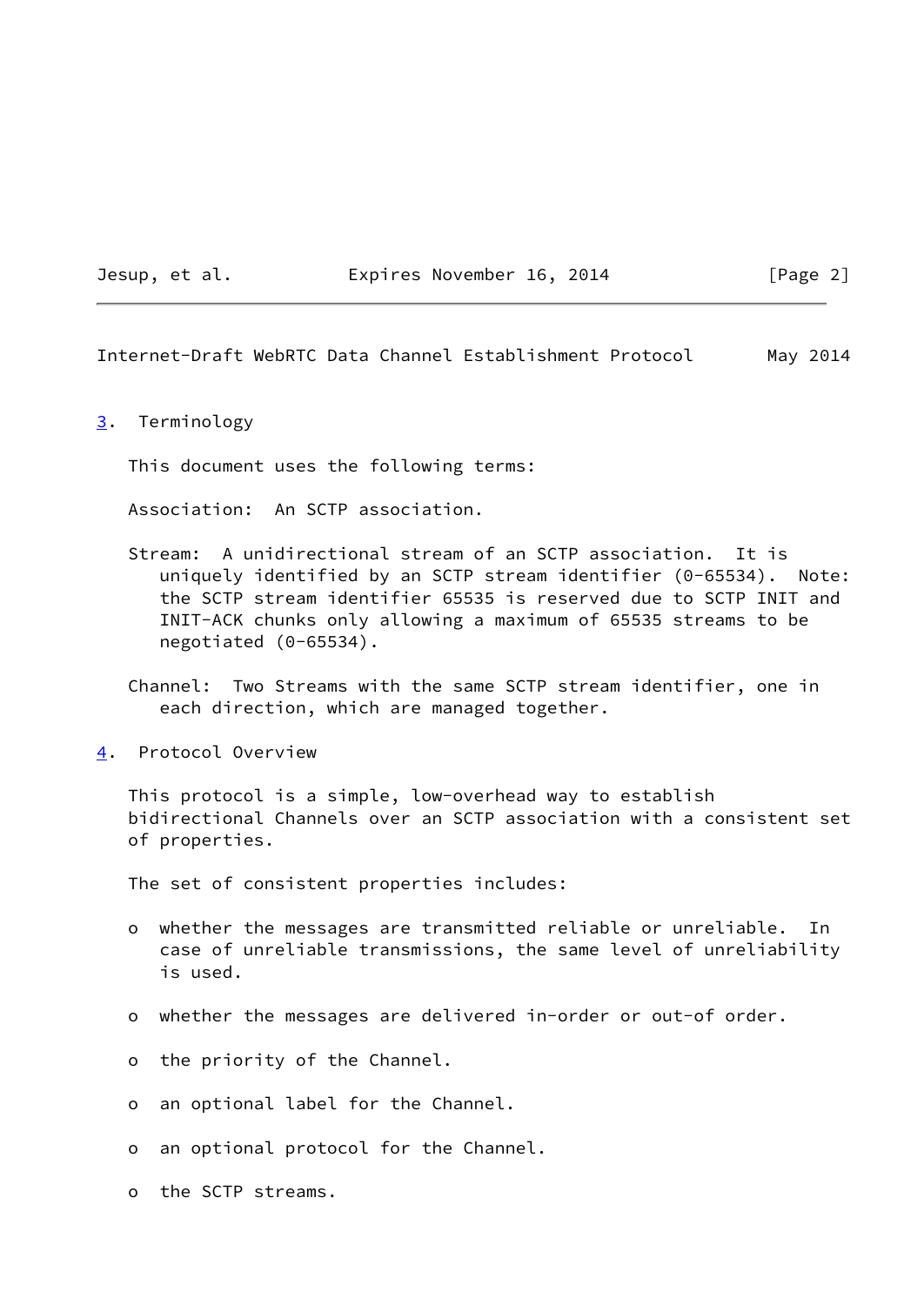The Data Channel Establishment Protocol uses a two way handshake to open a data channel by combining two SCTP streams, one in each direction, with the same SCTP stream identifier. The side wanting to open a data channel selects an SCTP stream identifier for which the corresponding incoming and outgoing SCTP streams are unused and sends a DATA CHANNEL OPEN message on the outgoing SCTP stream. The peer responds with a DATA\_CHANNEL\_ACK message on its corresponding outgoing SCTP stream. Then the data channel is open. Please note that the opening side can send user messages before the DATA\_CHANNEL\_ACK is received. Data channel messages are sent on the same Stream as the user messages belonging to the data channel. The

Jesup, et al. Expires November 16, 2014 [Page 3]

<span id="page-3-1"></span>Internet-Draft WebRTC Data Channel Establishment Protocol May 2014

 demultiplexing is based on the SCTP payload protocol identifier (PPID), since the Data Channel Establishment Protocol uses a specific PPID.

 To avoid glare in opening Channels, each side MUST use Streams with either even or odd SCTP stream identifiers when sending a DATA\_CHANNEL\_OPEN message. When using [\[I-D.ietf-tsvwg-sctp-dtls-encaps](#page-12-3)], the method used to determine which side uses odd or even is based on the underlying DTLS connection role: the side acting as the DTLS client MUST use Streams with even SCTP stream identifiers, the side acting as the DTLS server MUST use Streams with odd SCTP stream identifiers.

 Note: There is no attempt to resolve label glare; if both sides open a Channel labeled "x" at the same time, there will be two Channels labeled "x" - one on an even Stream pair, one on an odd pair.

 The protocol field is to ease cross-application interoperation ("federation") by identifying the user data being passed with an IANA-registered string ('WebSocket Subprotocol Name Registry' defined in [[RFC6455\]](https://datatracker.ietf.org/doc/pdf/rfc6455)), and may be useful for homogeneous applications which may create more than one type of Channel. Please note that there is also no attempt to resolve protocol glare.

### <span id="page-3-0"></span>[5](#page-3-0). Message Formats

 Every Data Channel Establishment Protocol message starts with a one byte field called "Message Type" which indicates the type of the message. The corresponding values are managed by IANA (see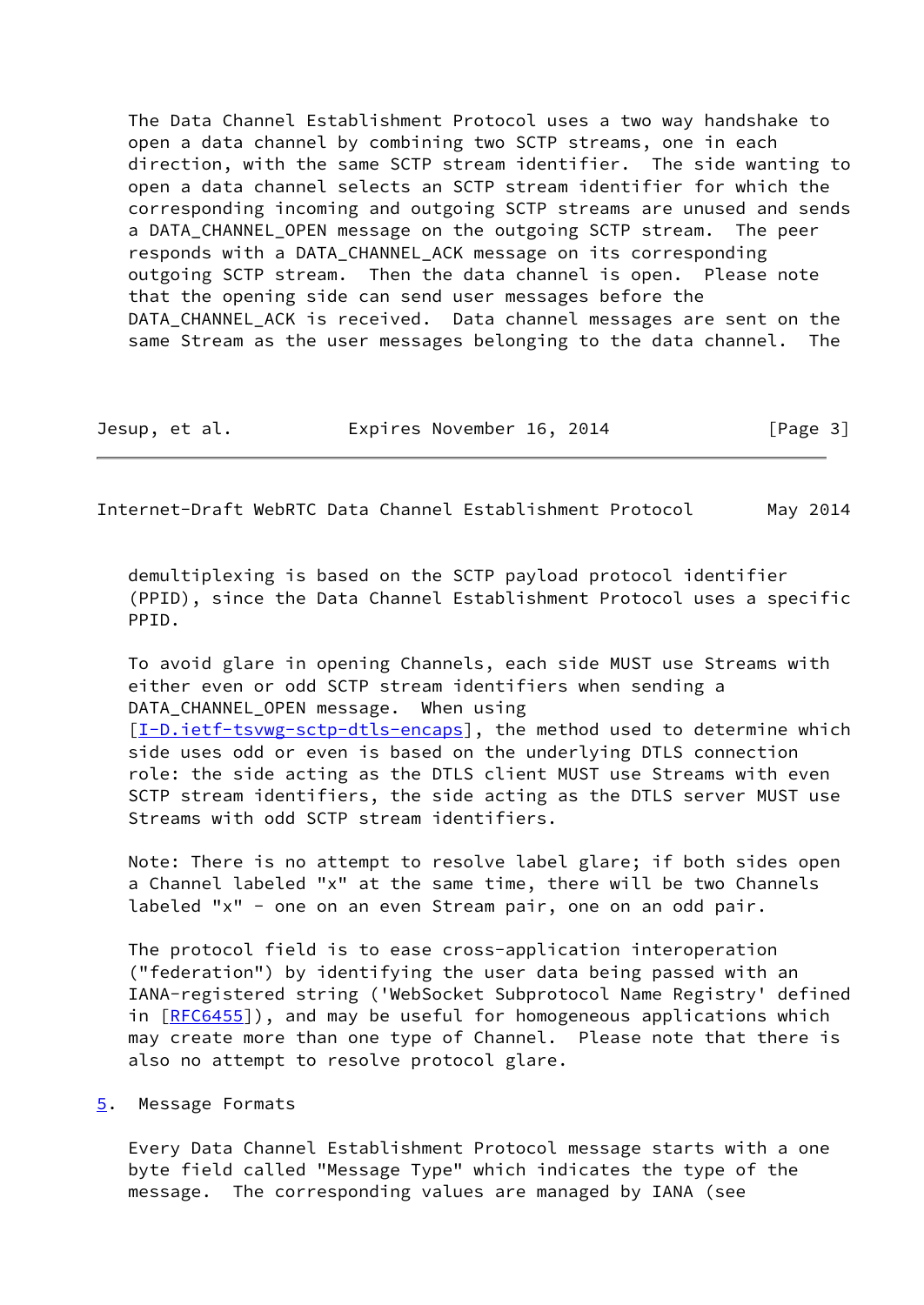[Section 8.2](#page-9-3)).

#### <span id="page-4-0"></span>[5.1](#page-4-0). DATA\_CHANNEL\_OPEN Message

 This message is sent initially on the stream used for user messages using the channel.

Jesup, et al. Expires November 16, 2014 [Page 4]

Internet-Draft WebRTC Data Channel Establishment Protocol May 2014

0 1 2 3 0 1 2 3 4 5 6 7 8 9 0 1 2 3 4 5 6 7 8 9 0 1 2 3 4 5 6 7 8 9 0 1 +-+-+-+-+-+-+-+-+-+-+-+-+-+-+-+-+-+-+-+-+-+-+-+-+-+-+-+-+-+-+-+-+ | Message Type | Channel Type | Priority +-+-+-+-+-+-+-+-+-+-+-+-+-+-+-+-+-+-+-+-+-+-+-+-+-+-+-+-+-+-+-+-+ Reliability Parameter +-+-+-+-+-+-+-+-+-+-+-+-+-+-+-+-+-+-+-+-+-+-+-+-+-+-+-+-+-+-+-+-+ Label Length | Protocol Length +-+-+-+-+-+-+-+-+-+-+-+-+-+-+-+-+-+-+-+-+-+-+-+-+-+-+-+-+-+-+-+-+  $\sqrt{2}$  $\vert$  and  $\vert$  are the contract of  $\vert$  and  $\vert$  and  $\vert$  are the contract of  $\vert$  and  $\vert$  and  $\vert$  and  $\vert$  and  $\vert$  and  $\vert$  and  $\vert$  and  $\vert$  and  $\vert$  and  $\vert$  and  $\vert$  and  $\vert$  and  $\vert$  and  $\vert$  and  $\vert$  and  $\vert$  and  $/$  +-+-+-+-+-+-+-+-+-+-+-+-+-+-+-+-+-+-+-+-+-+-+-+-+-+-+-+-+-+-+-+-+  $\sqrt{2}$ Protocol  $/$ +-+-+-+-+-+-+-+-+-+-+-+-+-+-+-+-+-+-+-+-+-+-+-+-+-+-+-+-+-+-+-+-+

 Message Type: 1 byte (unsigned integer) This field holds the IANA defined message type for the DATA\_CHANNEL\_OPEN message. The suggested value of this field for IANA is 0x03.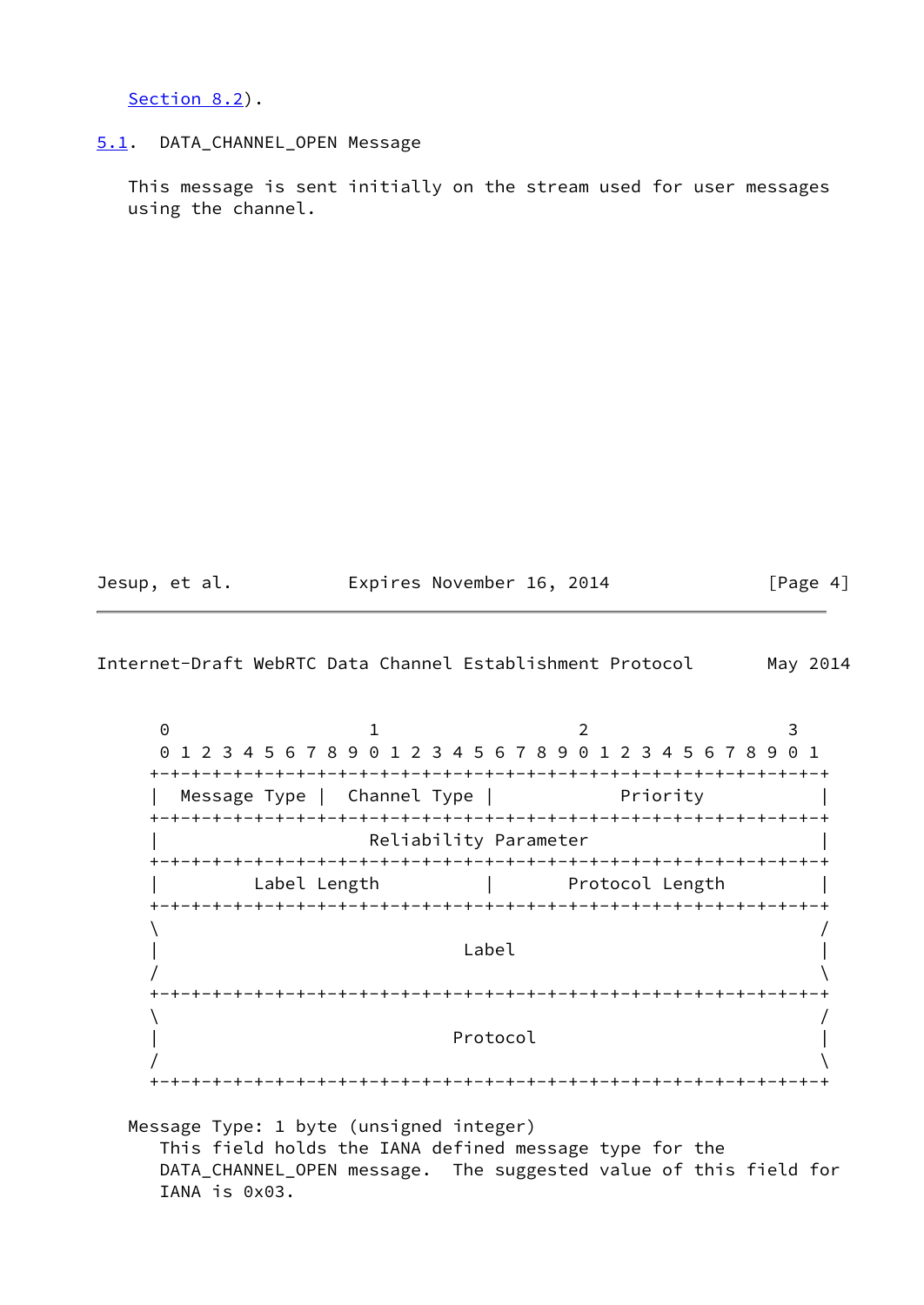Channel Type: 1 byte (unsigned integer) This field specifies the type of the channel to be opened and the values are managed by IANA (see [Section 8.3](#page-10-0)):

- DATA CHANNEL RELIABLE (0x00): The channel provides a reliable inorder bi-directional communication channel.
- DATA CHANNEL RELIABLE UNORDERED (0x80): The channel provides a reliable unordered bi-directional communication channel.
- DATA\_CHANNEL\_PARTIAL\_RELIABLE\_REXMIT (0x01): The channel provides a partially-reliable in-order bi-directional communication channel. User messages will not be retransmitted more times than specified in the Reliability Parameter.
- DATA CHANNEL PARTIAL RELIABLE REXMIT UNORDERED (0x81): The channel provides a partial reliable unordered bi-directional communication channel. User messages will not be retransmitted more times than specified in the Reliability Parameter.
- DATA\_CHANNEL\_PARTIAL\_RELIABLE\_TIMED (0x02): The channel provides a partial reliable in-order bi-directional communication channel. User messages might not be transmitted or retransmitted after a specified life-time given in milli-

| Jesup, et al. |  |  |  | Expires November 16, 2014 |  |  | [Page 5] |  |
|---------------|--|--|--|---------------------------|--|--|----------|--|
|---------------|--|--|--|---------------------------|--|--|----------|--|

Internet-Draft WebRTC Data Channel Establishment Protocol May 2014

 seconds in the Reliability Parameter. This life-time starts when providing the user message to the protocol stack.

 DATA\_CHANNEL\_PARTIAL\_RELIABLE\_TIMED\_UNORDERED (0x82): The channel provides a partial reliable unordered bi-directional communication channel. User messages might not be transmitted or retransmitted after a specified life-time given in milli seconds in the Reliability Parameter. This life-time starts when providing the user message to the protocol stack.

 Priority: 2 bytes (unsigned integer) The priority of the channel as described in [[I-D.ietf-rtcweb-data-channel\]](#page-12-2). The higher the number, the lower the priority.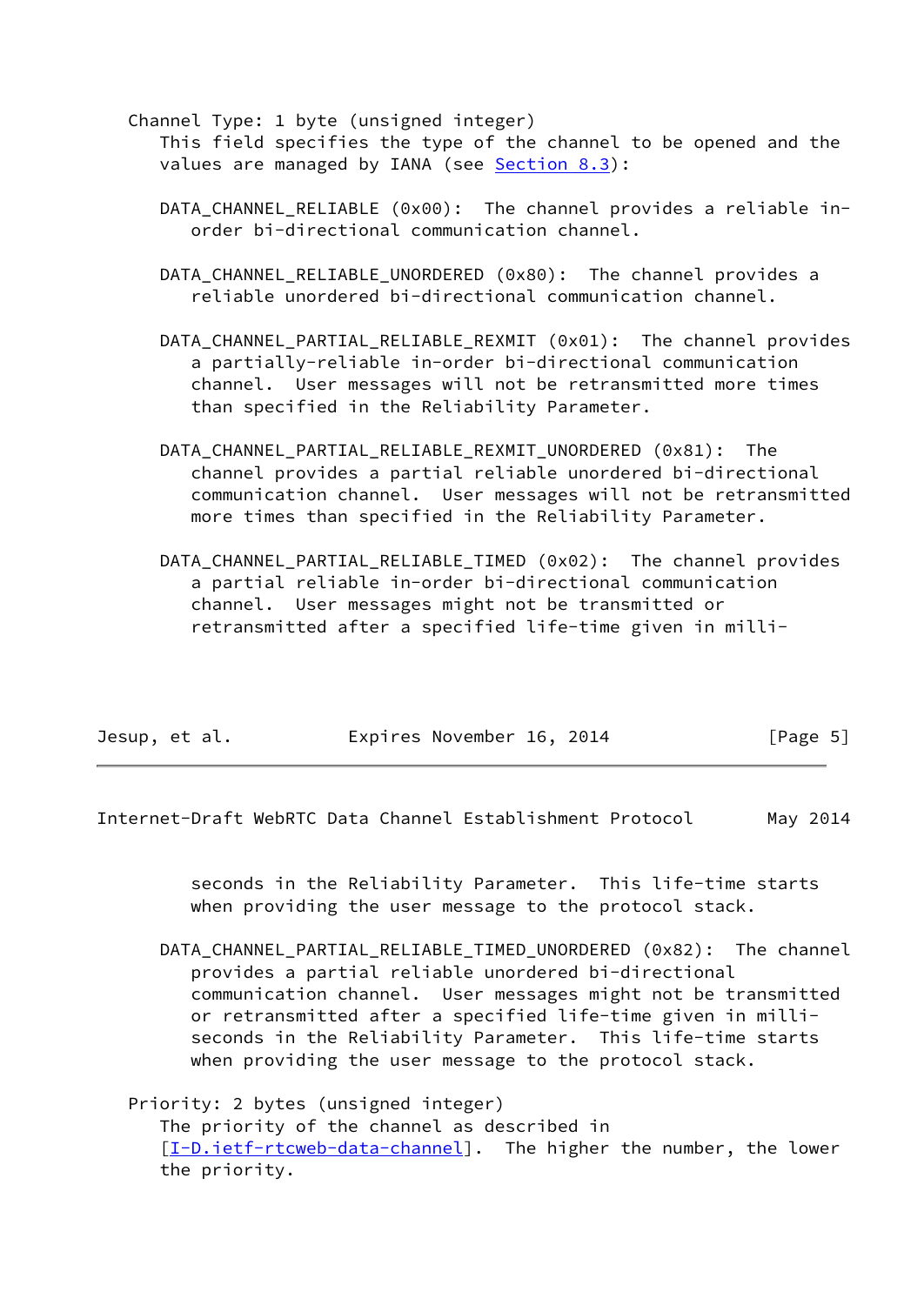Reliability Parameter: 4 bytes (unsigned integer) For reliable channels this field MUST be set to 0 on the sending side and MUST be ignored on the receiving side. If a partial reliable channel with limited number of retransmissions is used, this field specifies the number of retransmissions. If a partial reliable channel with limited lifetime is used, this field specifies the maximum lifetime in milliseconds. The following table summarizes this:

| Channel Type                                   | Reliability<br>Parameter |
|------------------------------------------------|--------------------------|
| DATA CHANNEL RELIABLE                          | Ignored                  |
| DATA_CHANNEL_RELIABLE_UNORDERED                | Ignored                  |
| DATA_CHANNEL_PARTIAL_RELIABLE_REXMIT           | Number of RTX            |
| DATA_CHANNEL_PARTIAL_RELIABLE_REXMIT_UNORDERED | Number of RTX            |
| DATA_CHANNEL_PARTIAL_RELIABLE_TIMED            | Lifetime in ms           |
| DATA_CHANNEL_PARTIAL_RELIABLE_TIMED_UNORDERED  | Lifetime in ms           |

- Label Length: 2 bytes (unsigned integer) The length of the label field in bytes.
- Protocol Length: 2 bytes (unsigned integer) The length of the protocol field in bytes.
- Label: Variable Length (sequence of characters) The name of the channel as a UTF-8 encoded string. This may be an empty string.

Protocol: Variable Length (sequence of characters)

| Jesup, et al. | Expires November 16, 2014 | [Page 6] |
|---------------|---------------------------|----------|
|---------------|---------------------------|----------|

<span id="page-6-1"></span>Internet-Draft WebRTC Data Channel Establishment Protocol May 2014

 The sub-protocol for the channel as a UTF-8 encoded string. If this is an empty string the protocol is unspecified. If it is a non-empty string, it specifies an protocol registered in the 'WebSocket Subprotocol Name Registry' created in [\[RFC6455](https://datatracker.ietf.org/doc/pdf/rfc6455)].

# <span id="page-6-0"></span>[5.2](#page-6-0). DATA\_CHANNEL\_ACK Message

This message is sent in response to a DATA\_CHANNEL\_OPEN\_RESPONSE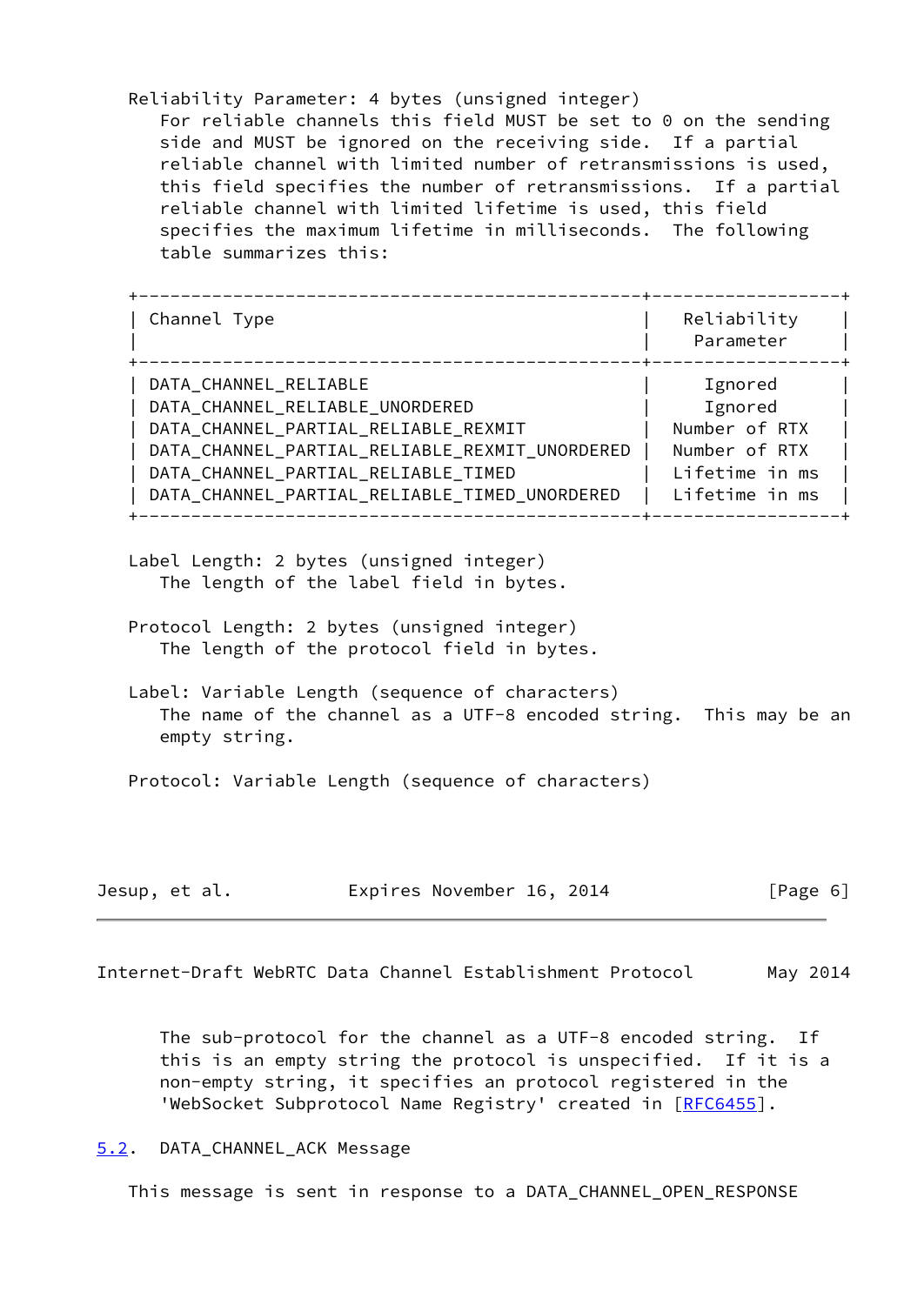message on the stream used for user messages using the channel. Reception of this message tells the opener that the channel setup handshake is complete.

0 1 2 3 0 1 2 3 4 5 6 7 8 9 0 1 2 3 4 5 6 7 8 9 0 1 2 3 4 5 6 7 8 9 0 1 +-+-+-+-+-+-+-+-+-+-+-+-+-+-+-+-+-+-+-+-+-+-+-+-+-+-+-+-+-+-+-+-+ | Message Type | +-+-+-+-+-+-+-+-+

 Message Type: 1 byte (unsigned integer) This field holds the IANA defined message type for the DATA\_CHANNEL\_ACK message. The suggested value of this field for IANA is 0x02.

### <span id="page-7-0"></span>[6](#page-7-0). Procedures

 All Data Channel Establishment Protocol messages MUST be sent using ordered delivery and reliable transmission. They MUST be sent on the same outgoing SCTP stream as the user messages belonging to the corresponding data channel. Multiplexing and demultiplexing is done by using the SCTP payload protocol identifier (PPID). Therefore Data Channel Establishment Protocol message MUST be sent with the assigned PPID for the Data Channel Establishment Protocol (see [Section 8.1](#page-9-2)). Other messages MUST NOT be sent using this PPID.

 If one side wants to open a data channel, it chooses an SCTP stream identifier for which the corresponding incoming and outgoing SCTP streams are free. If the side is the DTLS client, it MUST choose an even stream identifier, if the side is the DTLS server, it MUST choose an odd one. It fills in the parameters of the DATA\_CHANNEL\_OPEN message and sends it on the chosen SCTP stream.

 After the DATA\_CHANNEL\_OPEN message has been sent, the sender of it can start sending messages containing user data without waiting for the reception of the corresponding DATA\_CHANNEL\_ACK message. However, before the DATA\_CHANNEL\_ACK message or any other message has been received on a data channel, all other messages containing user data and belonging to this data channel MUST be sent ordered, no matter whether the data channel is ordered or not. After the

Jesup, et al. **Expires November 16, 2014** [Page 7]

<span id="page-7-1"></span>Internet-Draft WebRTC Data Channel Establishment Protocol May 2014

DATA\_CHANNEL\_ACK or any other message has been received on the data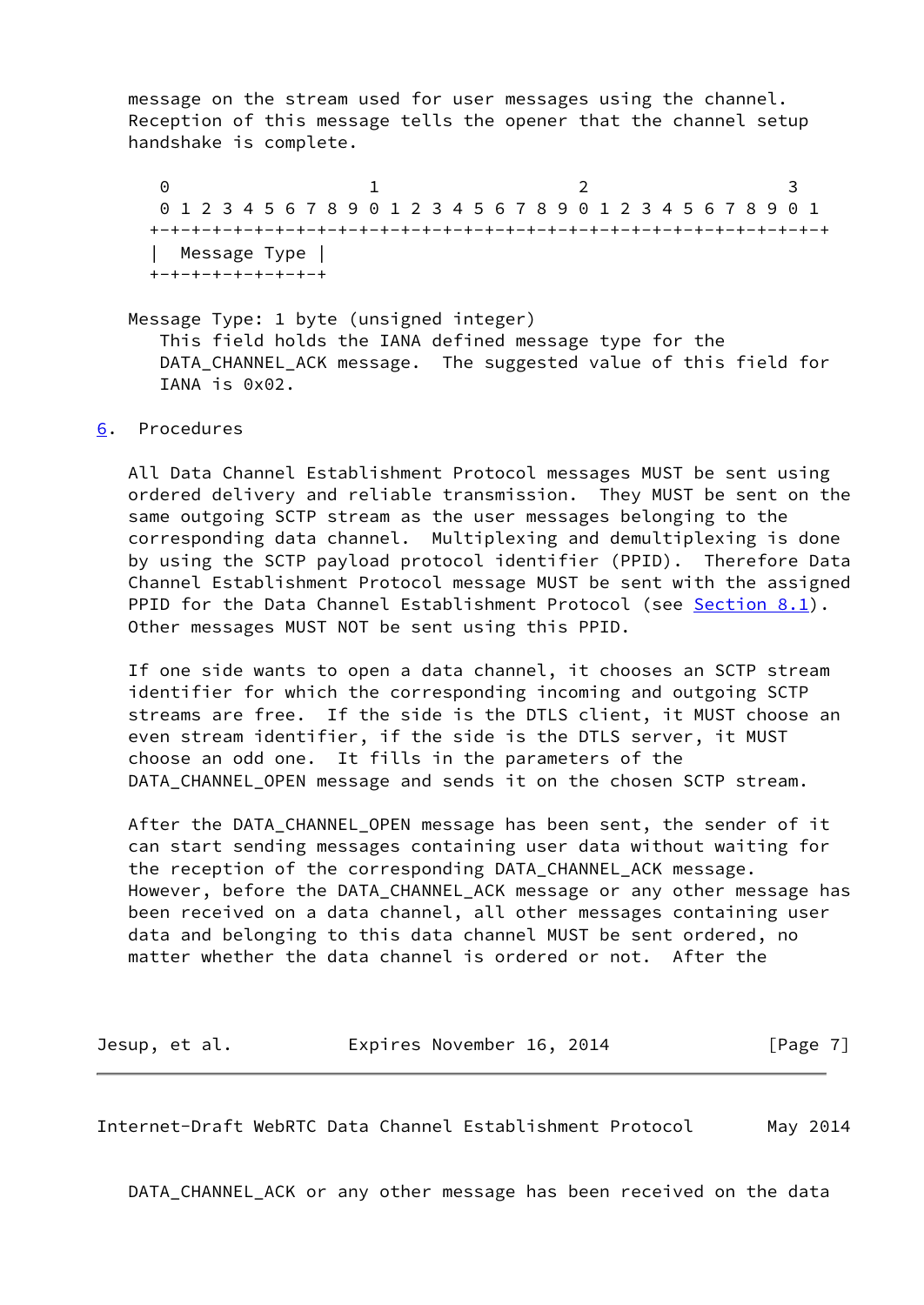channel, messages containing user data MUST be send ordered on ordered data channels and MUST be sent unordered on unordered data channels. Therefore receiving a message containing user data on an unused SCTP stream indicates an error. The corresponding channel MUST be closed as described in [\[I-D.ietf-rtcweb-data-channel](#page-12-2)].

If a DATA CHANNEL OPEN message is received on an unused stream, the stream identifier corresponds to the role of the peer and all parameters in the DATA\_CHANNEL\_OPEN message are valid, then a corresponding DATA\_CHANNEL\_ACK message is sent on the stream with the same stream identifier as the one the DATA CHANNEL OPEN message was received on.

 If a DATA\_CHANNEL\_OPEN message is received on an already used SCTP stream or there are any problems with parameters within the DATA CHANNEL OPEN message or the DATA CHANNEL OPEN message itself is not well-formed, the receiver MUST close the corresponding channel using the procedure described in [\[I-D.ietf-rtcweb-data-channel](#page-12-2)] and MUST NOT send a DATA CHANNEL ACK message in response to the received message. Therefore, receiving an SCTP stream reset request for a stream on which no DATA\_CHANNEL\_ACK message has been received indicates to the sender of the corresponding DATA\_CHANNEL\_OPEN message the failure of the data channel setup procedure. After also successfully resetting the corresponding outgoing SCTP stream, which concludes the channel closing initiated by the peer, a new DATA CHANNEL OPEN message can be sent on the stream.

<span id="page-8-0"></span>[7](#page-8-0). Security Considerations

 The DATA\_CHANNEL\_OPEN messages contains two variable length fields: the protocol and the label. A receiver must be prepared to receive DATA CHANNEL OPEN messages where these field have the maximum length of 65535 bytes. Error cases like the use of inconsistent lengths fields, unknown parameter values or violation the odd/even rule must also be handled by closing the corresponding channel. An end-point must also be prepared that the peer open the maximum number of data channels.

 When using DCEP over SCTP encapsulated in DTLS as specified in [\[I-D.ietf-tsvwg-sctp-dtls-encaps](#page-12-3)], security properties like privacy, integrity, and source authentication can be provided by DTLS. If DCEP is used without running over DTLS, this is not the case.

For general considerations see [\[I-D.ietf-rtcweb-security](#page-12-4)] and [\[I-D.ietf-rtcweb-security-arch](#page-12-5)].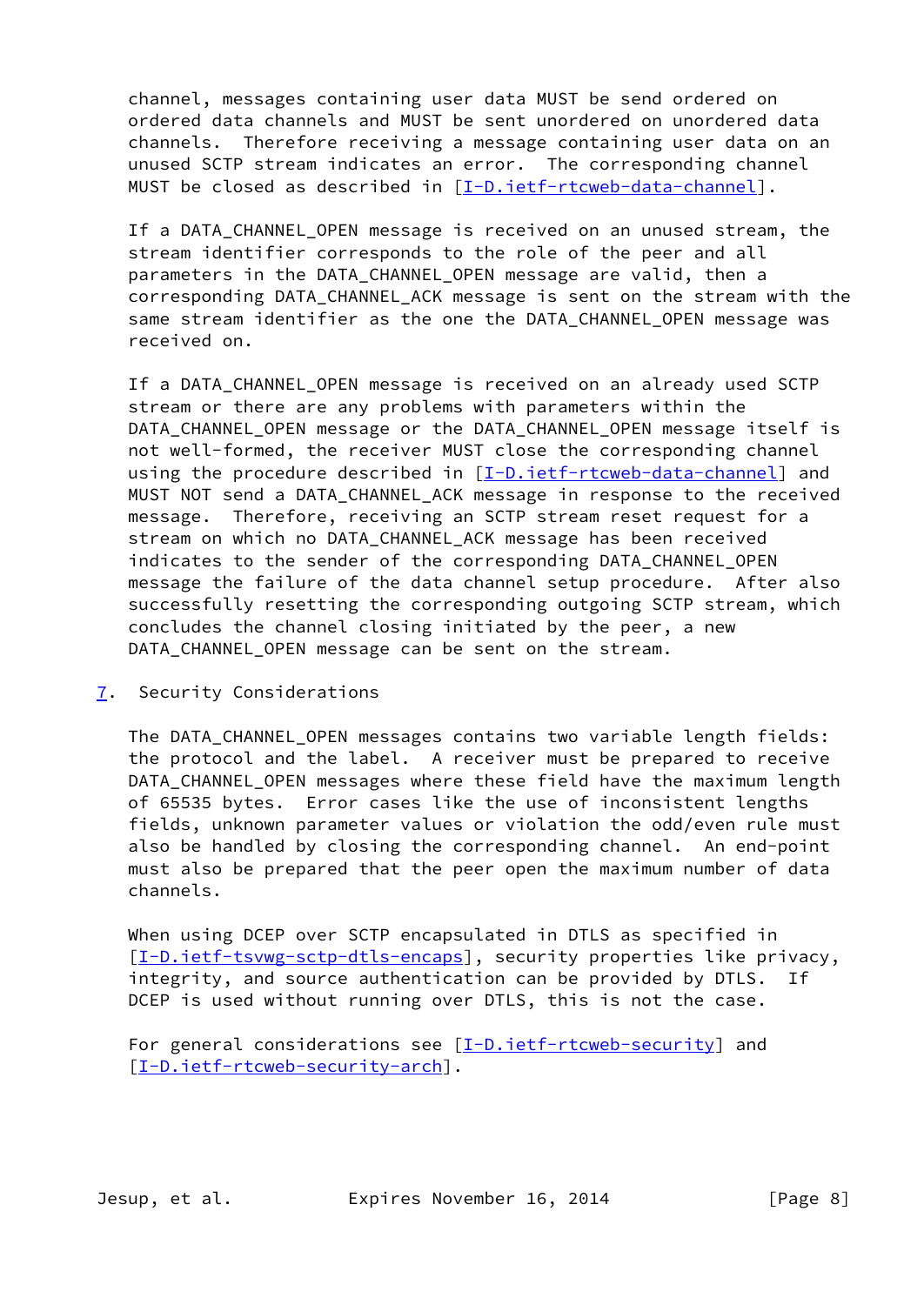<span id="page-9-1"></span><span id="page-9-0"></span>[8](#page-9-0). IANA Considerations

[NOTE to RFC-Editor:

 "RFCXXXX" is to be replaced by the RFC number you assign this document.

## ]

 IANA is asked to update the reference of an already existing SCTP PPID assignment and to create two new registries for the Data Channel Establishment Protocol.

### <span id="page-9-2"></span>[8.1](#page-9-2). SCTP Payload Protocol Identifier

 This document uses one already registered SCTP Payload Protocol Identifier (PPID) named "WebRTC Control". [[RFC4960\]](https://datatracker.ietf.org/doc/pdf/rfc4960) creates the registry "SCTP Payload Protocol Identifiers" from which this identifier was assigned. IANA is requested to update the reference of this assignment to point to this document and to update the name. Therefore this assignment should be updated to read:

| Value                  |  | -------------+-----------+------------<br>  SCTP PPID   Reference |  |
|------------------------|--|-------------------------------------------------------------------|--|
| WebRTC DCEP $\vert$ 50 |  | [RFCXXXX]                                                         |  |

<span id="page-9-3"></span>[8.2](#page-9-3). New Message Type Registry

 IANA is requested to create a new registration table "Message Type Registry" for the Data Channel Establishment Protocol (DCEP) to manage the one byte "Message Type" field in DCEP messages (see [Section 5](#page-3-0)).

 The assignment of new message types is done through an RFC required action, as defined in [[RFC5226](https://datatracker.ietf.org/doc/pdf/rfc5226)]. Documentation of the new message type MUST contain the following information:

- 1. A name for the new message type;
- 2. A detailed procedural description of the use of messages with the new type within the operation of the Data Channel Establishment Protocol.

Initially the following values need to be registered: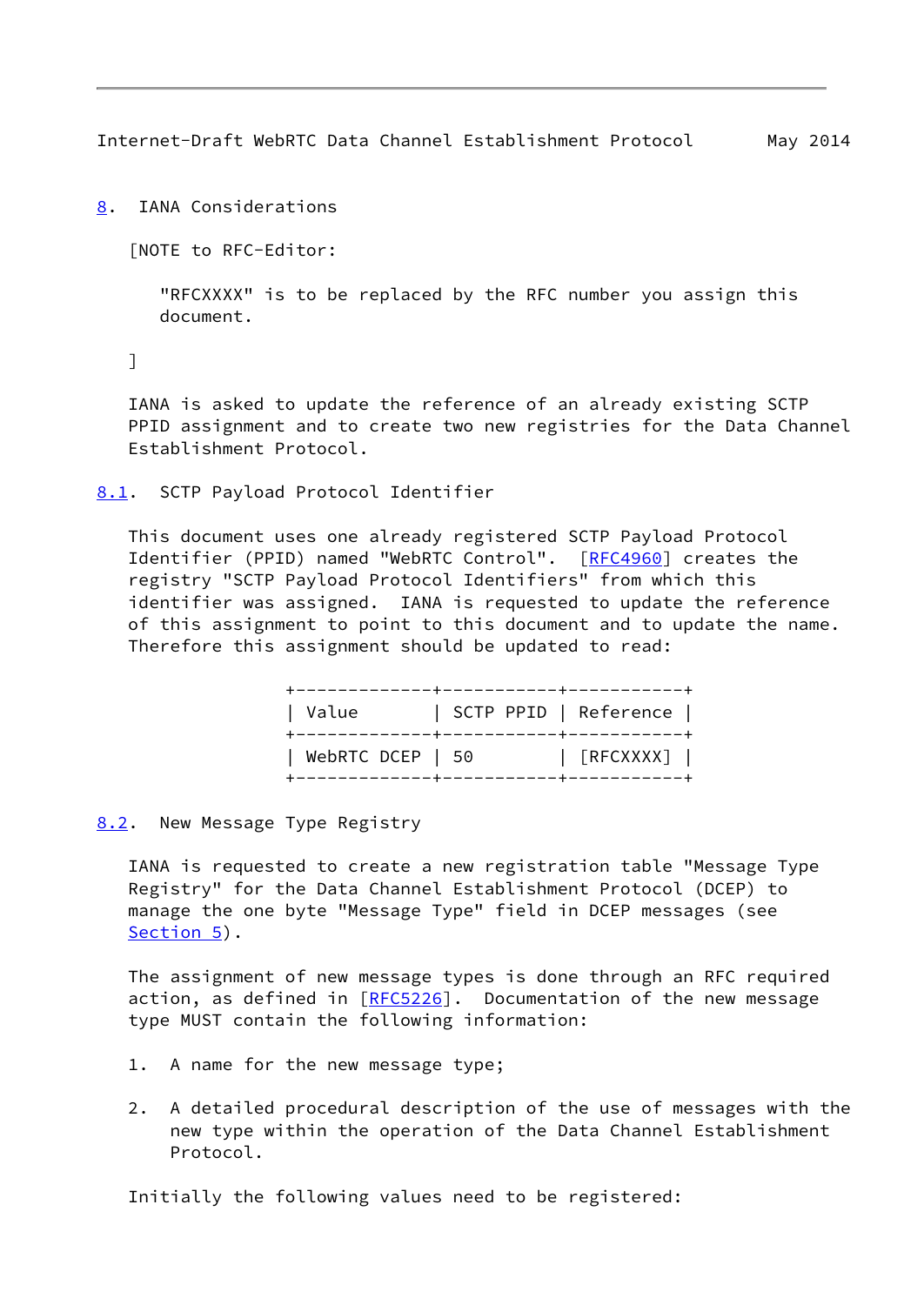<span id="page-10-1"></span>

| Name                                                                                    | Type                                                | Reference                                                 |
|-----------------------------------------------------------------------------------------|-----------------------------------------------------|-----------------------------------------------------------|
| Reserved<br>Reserved<br>DATA_CHANNEL_ACK<br>DATA_CHANNEL_OPEN<br>Unassigned<br>Reserved | 0x00<br>0x01<br>0x02<br>0x03<br>$0x04-0xfe$<br>0xff | [REXXXX]<br>[REXXXX]<br>[REXXXX]<br>[RFCXXXX]<br>[REXXXX] |

 Please note that the values 0x00 and 0x01 are reserved to avoid interoperability problems, since they have been used in earlier versions of the document. The value 0xff has been reserved for future extensibility.

<span id="page-10-0"></span>[8.3](#page-10-0). New Channel Type Registry

 IANA is requested to create a new registration table "Channel Type Registry" for the Data Channel Establishment Protocol to manage the one byte "Channel Type" field in DATA\_CHANNEL\_OPEN messages (see [Section 5.1](#page-4-0)).

 The assignment of new message types is done through an RFC required action, as defined in [[RFC5226](https://datatracker.ietf.org/doc/pdf/rfc5226)]. Documentation of the new channel type MUST contain the following information:

- 1. A name for the new channel type;
- 2. A detailed procedural description of the user message handling for data channels using this new channel type.

 Please note that if new channel types support ordered and unordered message delivery, the high order bit SHOULD be used to indicate whether the message delivery is unordered or not.

Initially the following values need to be registered: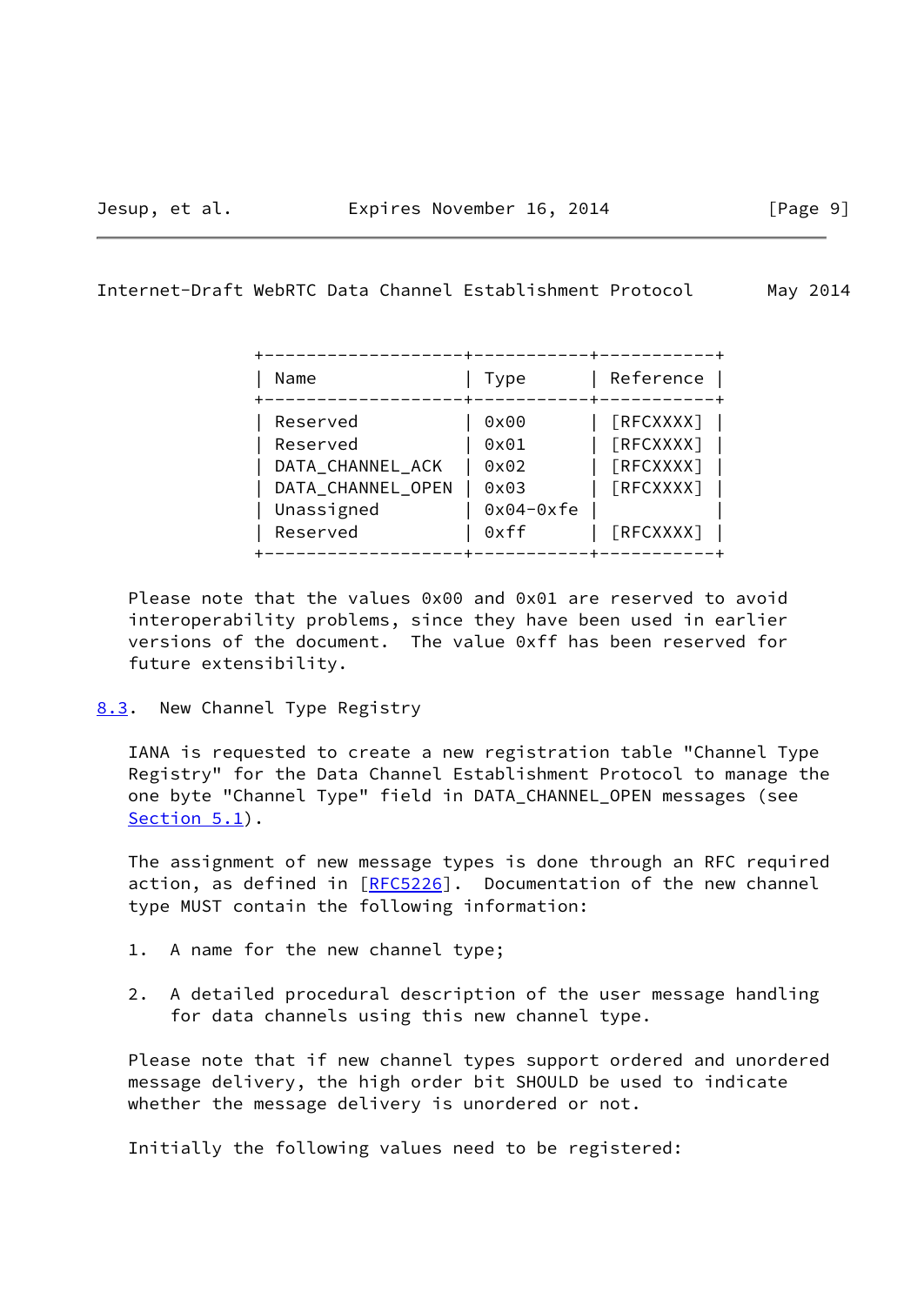<span id="page-11-1"></span>

| Jesup, et al. |  | Expires November 16, 2014 |  | [Page 10] |  |
|---------------|--|---------------------------|--|-----------|--|
|               |  |                           |  |           |  |

 +------------------------------------------------+------+-----------+ | Name | Type | Reference | +------------------------------------------------+------+-----------+ | DATA\_CHANNEL\_RELIABLE | 0x00 | [RFCXXXX] | | DATA\_CHANNEL\_RELIABLE\_UNORDERED | 0x80 | [RFCXXXX] | | DATA\_CHANNEL\_PARTIAL\_RELIABLE\_REXMIT | 0x01 | [RFCXXXX] | | DATA\_CHANNEL\_PARTIAL\_RELIABLE\_REXMIT\_UNORDERED | 0x81 | [RFCXXXX] | | DATA\_CHANNEL\_PARTIAL\_RELIABLE\_TIMED | 0x02 | [RFCXXXX] | | DATA\_CHANNEL\_PARTIAL\_RELIABLE\_TIMED\_UNORDERED | 0x82 | [RFCXXXX] | | Reserved | 0x7f | [RFCXXXX] | | Reserved | 0xff | [RFCXXXX] | | Unassigned | rest | | +------------------------------------------------+------+-----------+

<span id="page-11-0"></span>[9](#page-11-0). Acknowledgments

 The authors wish to thank Harald Alvestrand, Adam Bergkvist, Barry Dingle, Stefan Haekansson, Cullen Jennings, Paul Kyzivat, Irene Ruengeler, Randall Stewart, Peter Thatcher, Martin Thompson, Justin Uberti, and many others for their invaluable comments.

<span id="page-11-2"></span>[10.](#page-11-2) References

<span id="page-11-3"></span>[10.1](#page-11-3). Normative References

- [RFC2119] Bradner, S., "Key words for use in RFCs to Indicate Requirement Levels", [BCP 14](https://datatracker.ietf.org/doc/pdf/bcp14), [RFC 2119](https://datatracker.ietf.org/doc/pdf/rfc2119), March 1997.
- [RFC4960] Stewart, R., "Stream Control Transmission Protocol", [RFC](https://datatracker.ietf.org/doc/pdf/rfc4960) [4960,](https://datatracker.ietf.org/doc/pdf/rfc4960) September 2007.

[RFC5226] Narten, T. and H. Alvestrand, "Guidelines for Writing an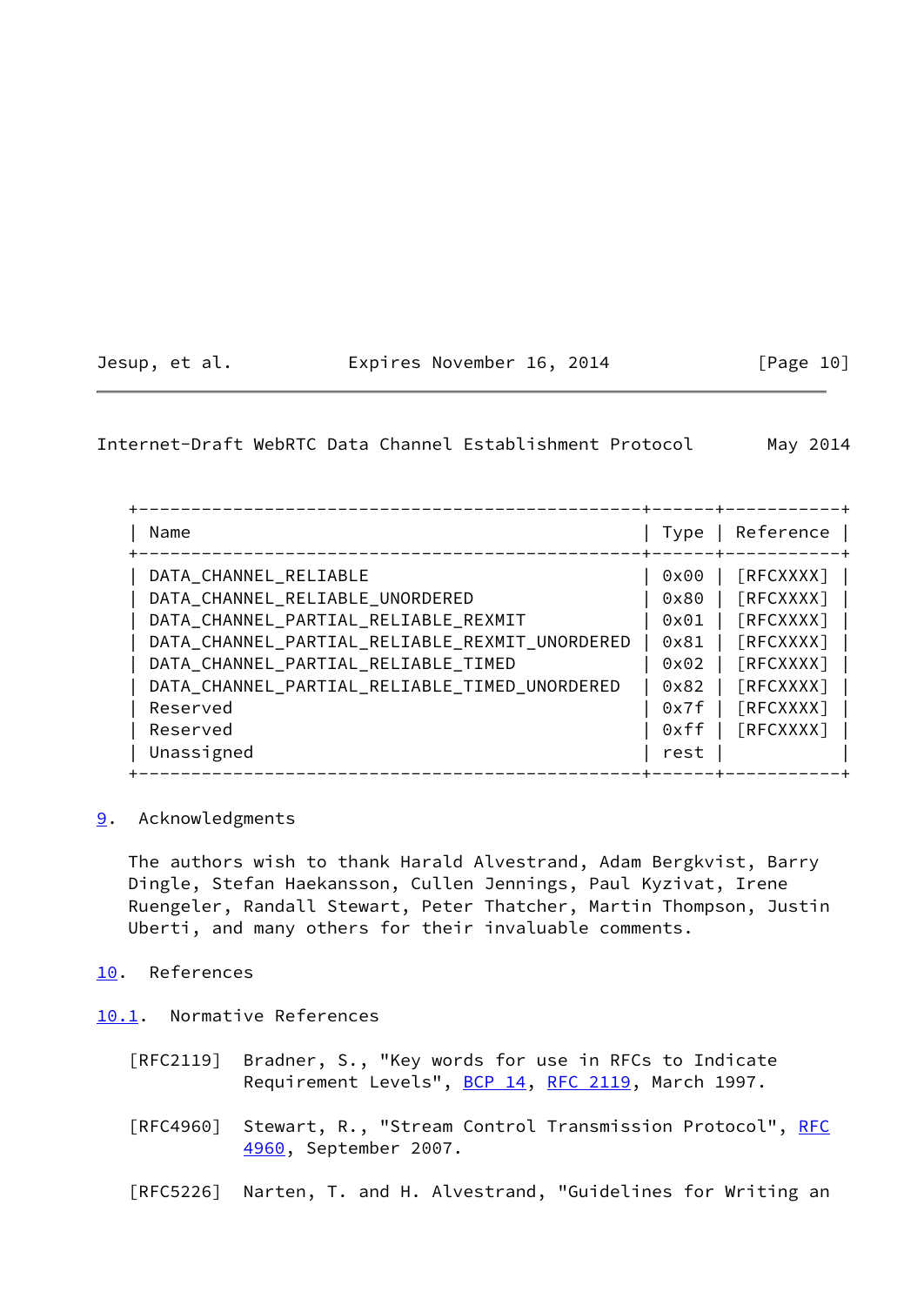IANA Considerations Section in RFCs", [BCP 26](https://datatracker.ietf.org/doc/pdf/bcp26), [RFC 5226](https://datatracker.ietf.org/doc/pdf/rfc5226), May 2008.

 [RFC6347] Rescorla, E. and N. Modadugu, "Datagram Transport Layer Security Version 1.2", [RFC 6347](https://datatracker.ietf.org/doc/pdf/rfc6347), January 2012.

<span id="page-12-3"></span> [I-D.ietf-tsvwg-sctp-dtls-encaps] Tuexen, M., Stewart, R., Jesup, R., and S. Loreto, "DTLS Encapsulation of SCTP Packets", [draft-ietf-tsvwg-sctp](https://datatracker.ietf.org/doc/pdf/draft-ietf-tsvwg-sctp-dtls-encaps-04) [dtls-encaps-04](https://datatracker.ietf.org/doc/pdf/draft-ietf-tsvwg-sctp-dtls-encaps-04) (work in progress), May 2014.

<span id="page-12-0"></span>[10.2](#page-12-0). Informational References

[RFC6455] Fette, I. and A. Melnikov, "The WebSocket Protocol", [RFC](https://datatracker.ietf.org/doc/pdf/rfc6455) [6455,](https://datatracker.ietf.org/doc/pdf/rfc6455) December 2011.

|  | Jesup, et al. | Expires November 16, 2014 | [Page 11] |
|--|---------------|---------------------------|-----------|
|--|---------------|---------------------------|-----------|

<span id="page-12-1"></span>Internet-Draft WebRTC Data Channel Establishment Protocol May 2014

<span id="page-12-2"></span> [I-D.ietf-rtcweb-data-channel] Jesup, R., Loreto, S., and M. Tuexen, "WebRTC Data Channels", [draft-ietf-rtcweb-data-channel-08](https://datatracker.ietf.org/doc/pdf/draft-ietf-rtcweb-data-channel-08) (work in progress), April 2014.

<span id="page-12-4"></span> [I-D.ietf-rtcweb-security] Rescorla, E., "Security Considerations for WebRTC", [draft](https://datatracker.ietf.org/doc/pdf/draft-ietf-rtcweb-security-06) [ietf-rtcweb-security-06](https://datatracker.ietf.org/doc/pdf/draft-ietf-rtcweb-security-06) (work in progress), January 2014.

<span id="page-12-5"></span> [I-D.ietf-rtcweb-security-arch] Rescorla, E., "WebRTC Security Architecture", [draft-ietf](https://datatracker.ietf.org/doc/pdf/draft-ietf-rtcweb-security-arch-09) [rtcweb-security-arch-09](https://datatracker.ietf.org/doc/pdf/draft-ietf-rtcweb-security-arch-09) (work in progress), February 2014.

Authors' Addresses

 Randell Jesup Mozilla US

Email: randell-ietf@jesup.org

 Salvatore Loreto Ericsson Hirsalantie 11